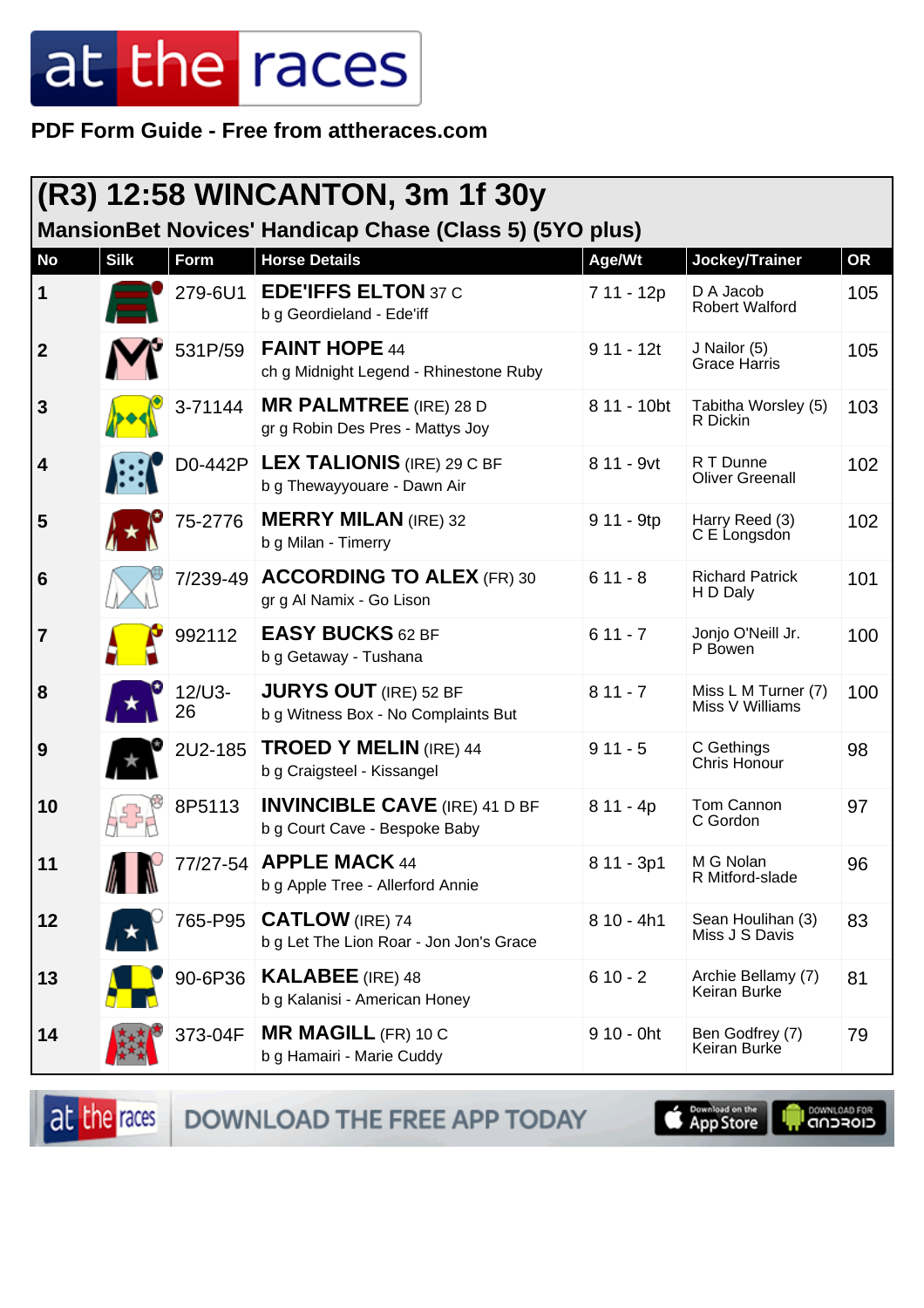**PDF Form Guide - Free from attheraces.com**

| (R3) 13:10 KEMPTON, 2m 4f 110y |             |              |                                                                              |              |                                        |           |
|--------------------------------|-------------|--------------|------------------------------------------------------------------------------|--------------|----------------------------------------|-----------|
|                                |             |              | Ladbrokes Where The Nation Plays Handicap Chase (Class 3) (5YO plus)         |              |                                        |           |
| <b>No</b>                      | <b>Silk</b> | Form         | <b>Horse Details</b>                                                         | Age/Wt       | Jockey/Trainer                         | <b>OR</b> |
| $\vert$ 1                      |             | 490-156      | <b>MIND'S EYE</b> (IRE) 125 D<br>b g Stowaway - Joleen                       | $911 - 13$   | Charlie Hammond<br>(3)<br>Miss C Dyson | 141       |
| $\vert$ 2                      |             | 1310-12      | <b>ESPOIR DE ROMAY</b> (FR) 38 D BF<br>b g Kap Rock - Miss Du Seuil          | $711 - 12t$  | David Bass<br>K C Bailey               | 140       |
| $\mathbf{3}$                   |             | 004014-      | <b>A TOI PHIL</b> (FR) 336 D<br>b g Day Flight - Lucidrile                   | $11 11 - 12$ | N F Houlihan (7)<br>G L Moore          | 140       |
| $\vert 4$                      |             | 36/FP5-<br>5 | <b>THEINVAL</b> (FR) 41 CD<br>b g Smadoun - Kinevees                         | 11 11 - 10p  | J McGrath<br>N J Henderson             | 138       |
| 5                              |             |              | 9/6412-7 ESPOIR DE TEILLEE (FR) 63 D<br>b g Martaline - Belle De Lyphard     | $911 - 10$   | <b>DOUBTFUL</b><br>T R George          | 138       |
| 6                              |             | 5714-9F      | <b>ERICK LE ROUGE (FR) 63 CD</b><br>ch g Gentlewave - Imperia li             | $711 - 9$    | Chester Williams (5)<br>Mrs J Williams | 137       |
| $\overline{7}$                 |             | P8-153P      | <b>PRINCETON ROYALE (IRE) 41 D</b><br>br g Royal Anthem - Shelikesitstraight | 12 11 - 9v   | Mr J Andrews (7)<br>N B King           | 137       |
| 8                              |             | 55127P/      | <b>IBIS DU RHEU</b> (FR) 637 D<br>b g Blue Bresil - Dona Du Rheu             | 10 11 - 7ht  | W T Kennedy<br>Richard Hobson          | 135       |
| 9                              |             | 1P/1F50      | <b>PISTOL WHIPPED</b> (IRE) 301 D<br>b g Beneficial - Holiday Time           | $711 - 6$    | Nico de Boinville<br>N J Henderson     | 134       |
| 10                             |             | 3152/P-      | <b>NOT ANOTHER MUDDLE 21 D</b><br>b g Kayf Tara - Spatham Rose               | $1011 - 6$   | Tom Cheesman (5)<br>G L Moore          | 134       |
| 11                             |             | 1U1-431      | <b>EVANDER</b> (IRE) 29 D<br>br g Arcadio - Blazing Belle                    | $611 - 4h$   | Sean Quinlan<br><b>Oliver Greenall</b> | 132       |
| 12                             |             | 1/23-921     | <b>MAHLERVOUS</b> (IRE) 34 D<br>b g Mahler - Brook Style                     | $811 - 4$    | Harry Bannister<br>W Greatrex          | 132       |
| 13                             |             | 446-343      | <b>SMARTY WILD 21</b><br>b g Fair Mix - Blaeberry                            | $711 - 2$    | R Johnson<br>P J Hobbs                 | 130       |
| 14                             |             | 8-33506      | <b>THE BAY BIRCH</b> (IRE) 28 D<br>b m Beneficial - Tournant Vic             | $1011 - 0t$  | Stan Sheppard<br>M Sheppard            | 128       |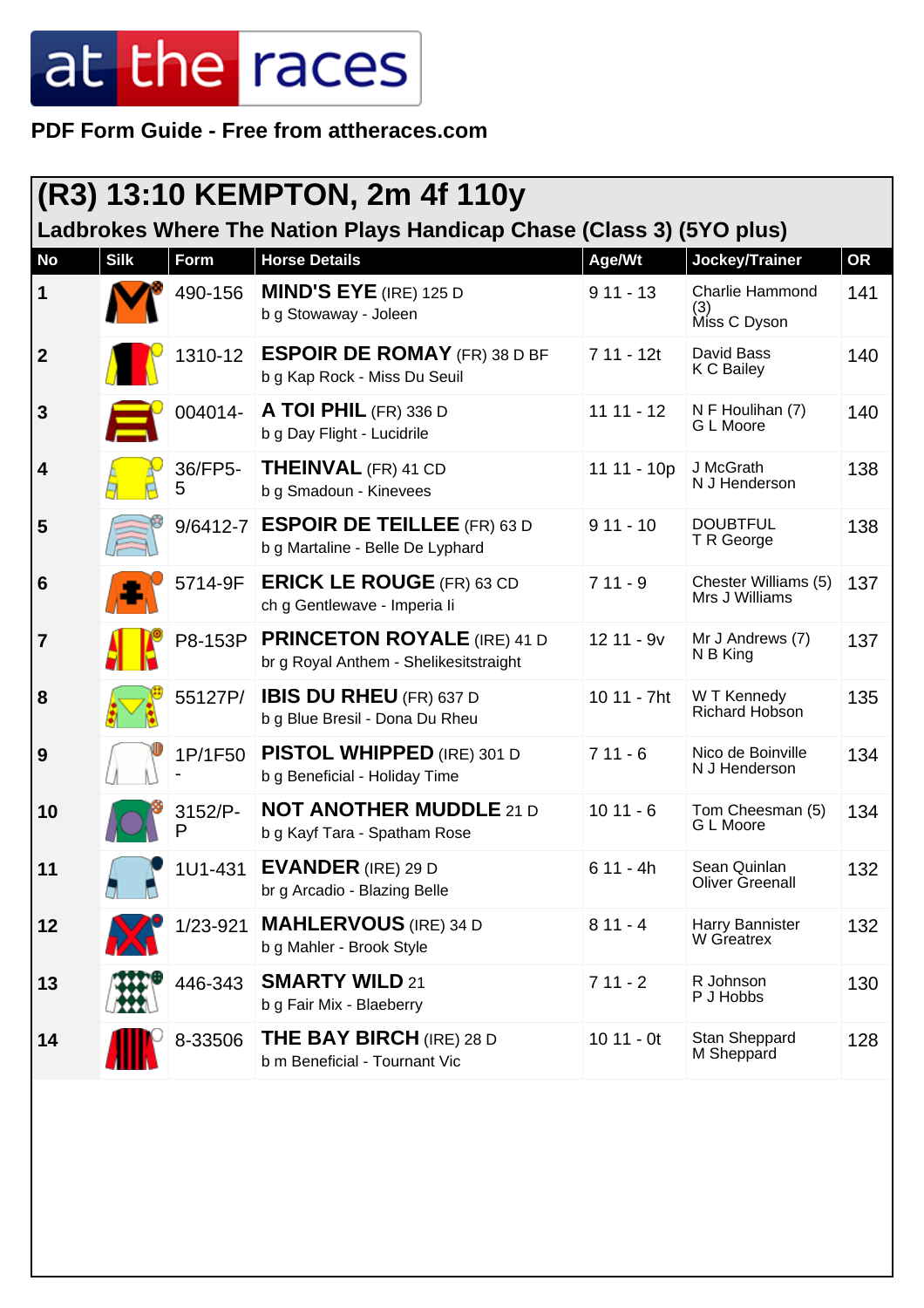PDF Form Guide - Free from attheraces.com

| (R4) 13:25 CHEPSTOW, 2m 11y<br>Coral Finale Juvenile Hurdle (Grade 1) (GBB Race) (Class 1) (4YO only) |             |       |                                                                |            |                                      |           |  |
|-------------------------------------------------------------------------------------------------------|-------------|-------|----------------------------------------------------------------|------------|--------------------------------------|-----------|--|
| <b>No</b>                                                                                             | <b>Silk</b> | Form  | <b>Horse Details</b>                                           | Age/Wt     | Jockey/Trainer                       | <b>OR</b> |  |
| 1                                                                                                     |             | 121   | <b>ADAGIO (GER) 28 D</b><br>b g Wiener Walzer - Aspidistra     | $411 - 0$  | T Scudamore<br>D Pipe                | 136       |  |
| $\mathbf{2}$                                                                                          |             | 25125 | <b>BANNISTER</b> (FR) 84 D<br>gr g Olympic Glory - Amou Daria  | $411 - 0$  | Adam Wedge<br>T R George             | 132       |  |
| 3                                                                                                     |             |       | <b>ELHAM VALLEY</b> (FR) 35 D<br>gr g Tin Horse - Dame Du Floc | $411 - 0$  | P J Brennan<br>F O'Brien             |           |  |
| 4                                                                                                     |             | 1231  | <b>HOUX GRIS (FR) 79</b><br>gr g Gris De Gris - Qarera         | $411 - 0$  | S Bowen<br>P F Nicholls              |           |  |
| 5                                                                                                     |             | 42    | <b>MR SHADY</b> (IRE) 45<br>gr g Elzaam - Whitershadeofpale    | $411 - 0p$ | Ryan Mania<br>J S Moore              | 117       |  |
| 6                                                                                                     |             | 211   | <b>NASSALAM</b> (FR) 32<br>ch g Dream Well - Ramina            | $411 - 0$  | J E Moore<br>G L Moore               | 140       |  |
| 7                                                                                                     |             | 21    | <b>PYRAMID PLACE (IRE) 59</b><br>b g Authorized - Attima       | $411 - 0h$ | Mitchell Bastyan<br><b>MF</b> Harris | 104       |  |
| 8                                                                                                     |             | 3     | YGGDRASIL (FR) 35<br>b g Kapgarde - Margerie                   | $411 - 0$  | G Sheehan<br>Nick Williams           |           |  |

at the races

DOWNLOAD THE FREE APP TODAY



**I** DOWNLOAD FOR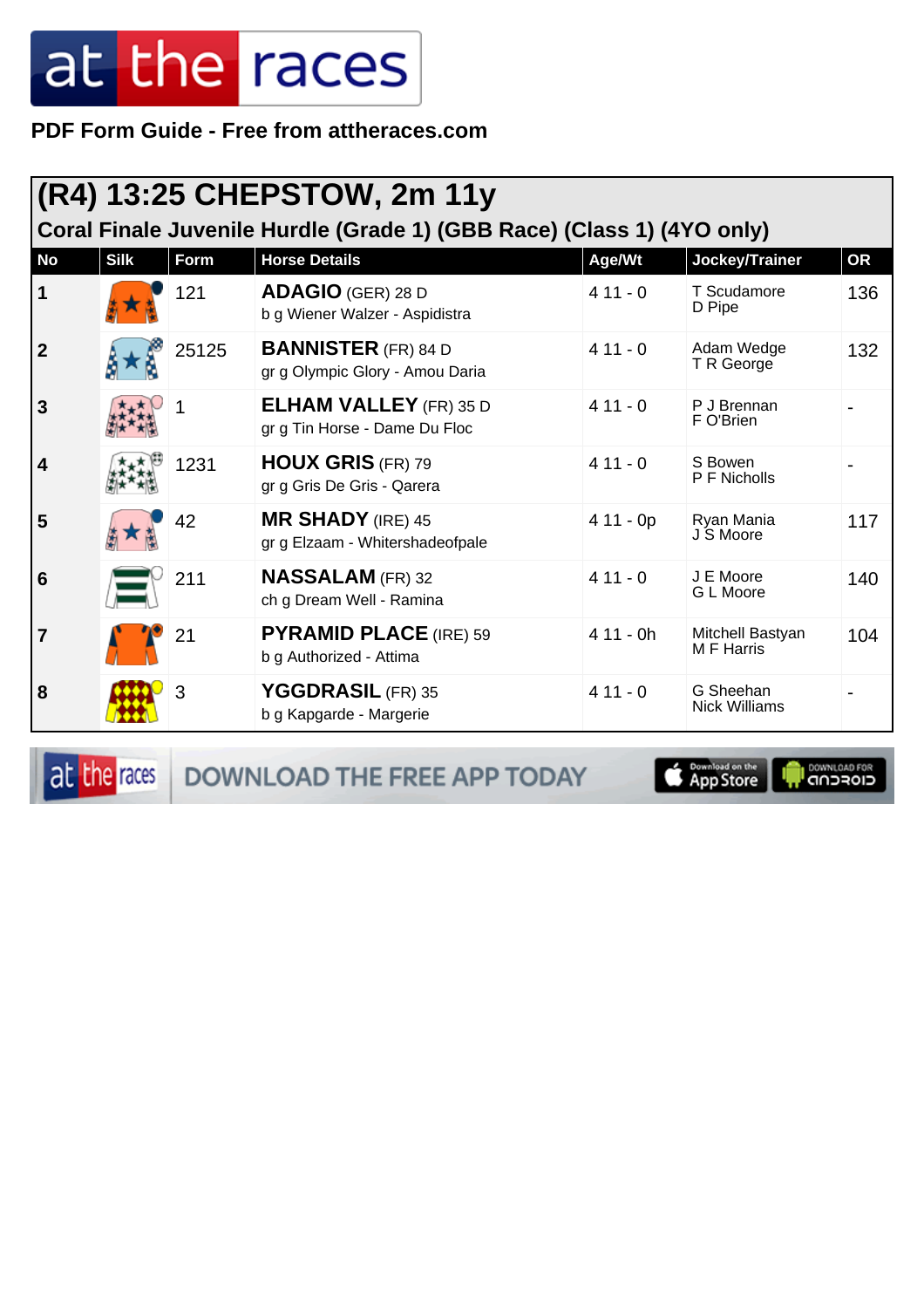**PDF Form Guide - Free from attheraces.com**

| (R5) 13:40 LINGFIELD (A.W.), 1m 4f<br>Betway Casino Handicap (Class 4) (4YO plus) |             |          |                                                                         |           |                                       |           |  |
|-----------------------------------------------------------------------------------|-------------|----------|-------------------------------------------------------------------------|-----------|---------------------------------------|-----------|--|
| No(Dr)                                                                            | <b>Silk</b> | Form     | <b>Horse Details</b>                                                    | Age/Wt    | Jockey/Trainer                        | <b>OR</b> |  |
| 1(8)                                                                              |             | 024412-  | OSLO <sub>9</sub><br>b g Gleneagles - Intercontinental                  | $49 - 10$ | Tom Marquand<br>M Appleby             | 82        |  |
| 2(6)                                                                              |             | 372816-  | <b>HORN OF PLENTY 31 D</b><br>b f Golden Horn - Gaze                    | $49 - 7$  | David Probert<br>A M Balding          | 79        |  |
| 3(4)                                                                              |             | 656603-  | <b>TOROCHICA 31 C</b><br>ch m Toronado - Biased                         | $59 - 5$  | <b>Charles Bishop</b><br>J R Best     | 74        |  |
| 4(2)                                                                              |             | 491661-  | <b>KENDERGARTEN KOP (IRE) 18 C</b><br>ch g Kendargent - Elsa T          | $69 - 5$  | Hollie Doyle<br>D Flood               | 74        |  |
| 5(1)                                                                              |             |          | 5455/33- FRASER ISLAND (IRE) 18<br>ch g Australia - Ponty Acclaim       | $59 - 5v$ | <b>Jack Mitchell</b><br>N J Henderson | 74        |  |
| 6(9)                                                                              |             | 383192-  | <b>CENTRAL CITY</b> (IRE) 26 D<br>b g Kodiac - She Basic                | $69 - 5$  | R Kingscote<br>lan Williams           | 74        |  |
| 7(3)                                                                              |             | 586212-  | <b>MARION'S BOY</b> (IRE) 31 C<br>ch g Mastercraftsman - Freddie's Girl | $49 - 3$  | T P Queally<br>R A Teal               | 75        |  |
| 8(5)                                                                              |             | 5/56132- | <b>SHEILA</b> (IRE) 49 BF<br>ch f Australia - Donnelly's Hollow         | $49 - 3$  | Jim Crowley<br>Hugo Palmer            | 75        |  |
| 9(7)                                                                              |             | 588/21-  | <b>PAWPAW</b> 204 (28J) C<br>b g Showcasing - Papaya                    | $49 - 2$  | A Kirby<br>P R Webber                 | 74        |  |

at the races DOWNLOAD THE FREE APP TODAY